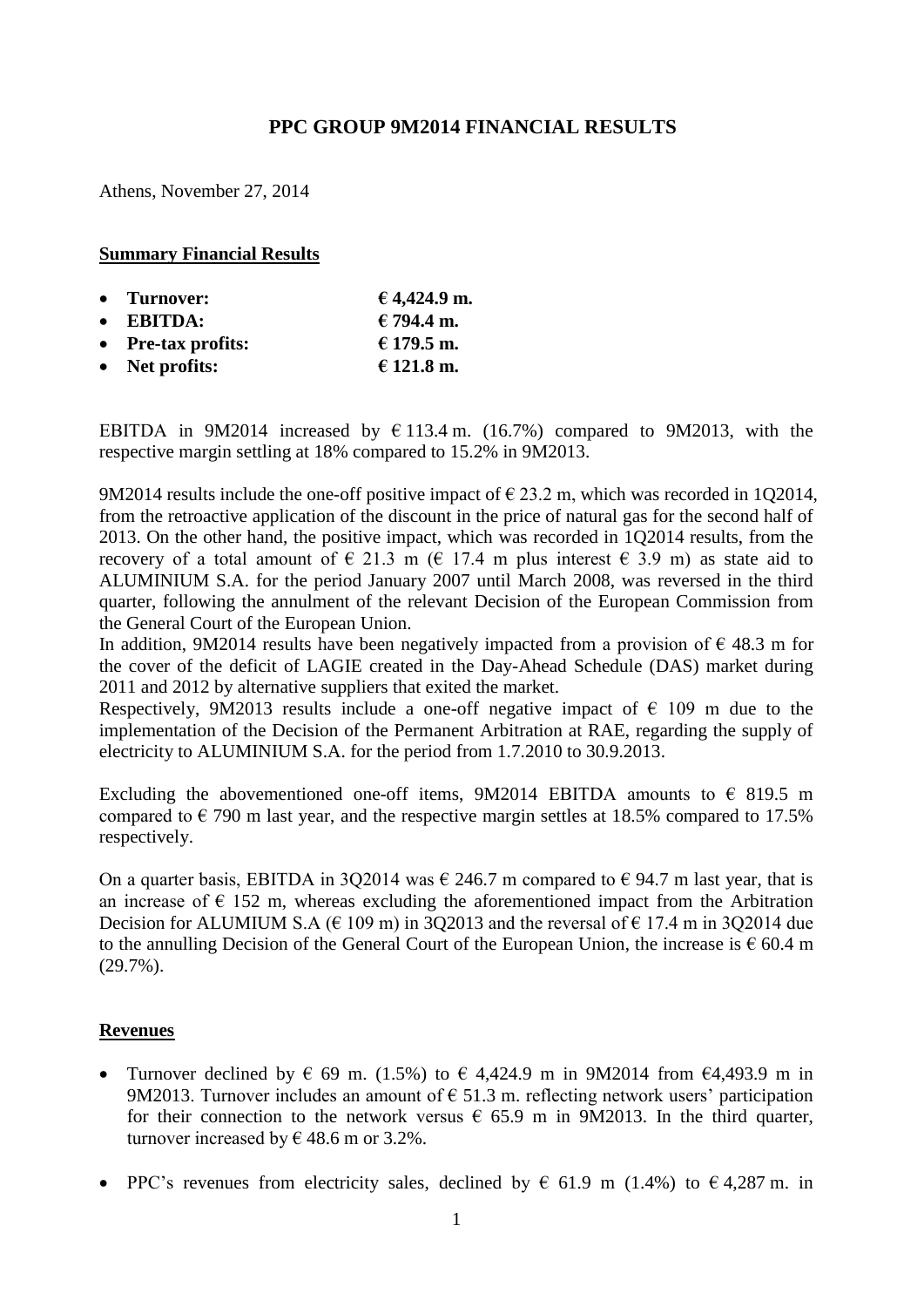## 9M2014 compared to  $\in$  4,348.9 m in 9M2013.

Especially, in the third quarter, revenues from electricity sales increased by  $\epsilon$  47.8 m or 3.2%. Excluding the negative impact of  $\epsilon$  17.7 m as a result of the aforementioned Arbitration Decision for supplying ALUMINIUM S.A with electricity during the period 1.1.2013 to 30.9.2013, the increase is  $\epsilon$  30.1 m or 2%, due to increased demand, as analysed below, and due to more favourable sales mix.

In detail:

 Total electricity demand decreased by 6.2% (2,821 GWh) in 9M2014, to 42,618 GWh versus 45,439 GWh in 9M2013. Excluding exports and pumping, electricity demand decreased by 0.9% (379 GWh), seemingly as a result of mild weather conditions during winter. The lower demand, combined with the small reduction of PPC's retail market share to 97.9% from 98.3% resulted to the decrease of PPC's domestic electricity sales volume by 413 GWh (1.1%) to 37,138 GWh.

On the contrary, in 3Q2014, the rate of decrease of total electricity demand was limited to 3.4%, whereas excluding pumping and exports, domestic demand increases by 1.4% and the volume of PPC's domestic electricity sales increases by 1.1% (151 GWh). This increase is mainly attributed to Low Voltage customers.

 PPC's electricity generation and imports covered 68.3% of total demand, while the corresponding percentage in 9M2013 was 65.1%. Lignite-fired generation increased by 1.4%, whereas gas-fired generation marked also a significant increase compared to 9M2013, when the respective generation was considerably lower, mainly due to exceptional hydrological conditions, especially in 1H2013. Accordingly, hydro generation decreased by 41%, between the two periods.

Finally, third party RES generation remained practically stable, compared to 9M2013, whereas, their relative share in the country's energy generation increased to 17.6% from 15.6%, due to the reduction of overall demand.

# **Operating expenses**

Operating expenses before depreciation, decreased by  $\epsilon$  182.4 m. (4.8%) from  $\epsilon$  3,812.9 m. in 9M2013 to € 3,630.5 m. in 9M2014.

It is noted that 9M2013 operating expenses include a negative impact of  $\epsilon$  91.3 m from the Arbitration Decision regarding the supply of electricity to ALUMINIUM S.A. for the period 1.1.2010-31.12.2012 (the remaining amount of  $\epsilon$  17.7 m is included, as already mentioned, in revenues from electricity sales as it refers to the period 1.1.2013-30.9.2013).

Furthermore, 9M2014 operating expenses include a one-off positive impact of  $\epsilon$  23.2 m due to the retroactive application of the discount in the price of natural gas for the second half of 2013

More specifically:

## Energy mix expenditure

- Expenditure for liquid fuel, natural gas, third party coal,  $CO<sub>2</sub>$  and energy purchases decreased by approximately  $\epsilon$  66 m., or by 2.9% compared to 9M2013. In detail:
	- The decrease in liquid fuel expense by  $\epsilon$  7.7 m. (1.2%), from  $\epsilon$  624.9 m. in 9M2013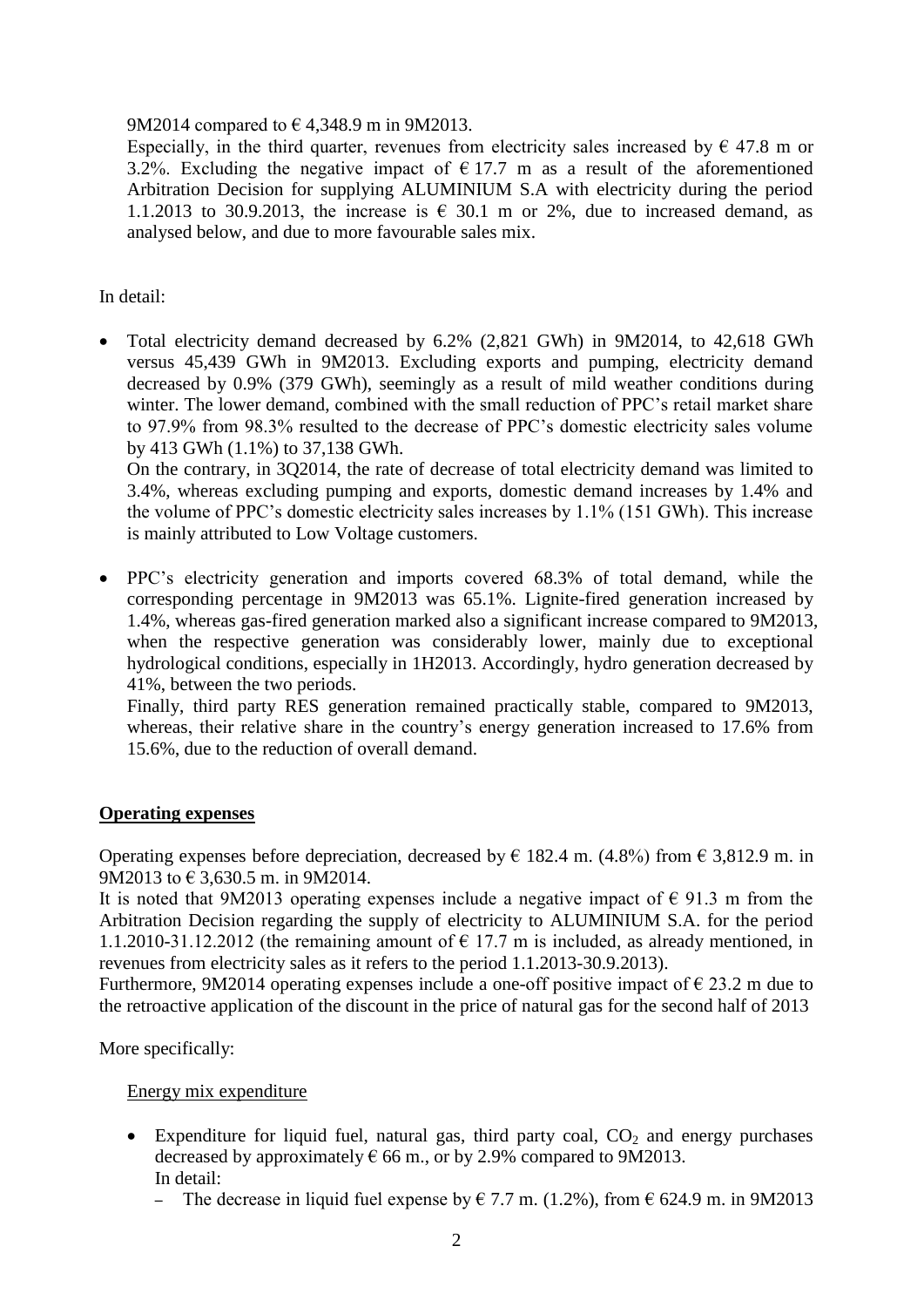to  $\epsilon$  617.2 m. in 9M2014, is attributed to the reduction of heavy fuel oil and diesel prices, expressed in Euros, by 5.4% and 5.8% respectively, (including the reduction of the premium that the Company achieved since January of this year), as electricity generation from liquid fuel marked an increase of 148 GWh, out of which 126 GWh in 3Q2014.

- Natural gas expense increased by  $\epsilon$  29.5 m. (12.1%), from  $\epsilon$  243.6 m. in 9M2013 to  $\epsilon$  273.1 m., due to the increase of gas-fired generation by 32.5%, which was to some extent mitigated by the decrease of natural gas prices by 12.1%. Especially in the third quarter, natural gas expense decreased by 38.3 m (27.8%) due to reduced gas-fired generation by 19.2% (277 GWh) and the lower prices.
- Third party coal expense increased by  $\epsilon$  27.5 m. to  $\epsilon$  53.9 m.
- ─ Energy purchases expense from the System and the Network decreased by 11.8% or  $\in$  133.4 m., from  $\in$  1,135.2 m. in 9M2013 to  $\in$  1,001.8 m. More specifically, and regarding the Interconnected System, energy purchases expense amounted to  $\epsilon$  882 m. compared to  $\epsilon$  990.8 m. in 9M2013, a reduction of 11% or  $\epsilon$  108.8 m.

The reduction of energy purchases expense is mainly attributed to the significant drop in the Variable Cost Recovery Mechanism expense and the expense for the Special consumption tax on natural gas for IPPs, as well as to the reduction of energy purchases volume by 799 GWh (739 GWh from the System and 60 GWh from the Network).

On the other hand, the reduction in the energy purchases expense was contained by the increase of the average System Marginal Price by 51.6%, from  $\epsilon$  37.6/MWh in 9M2013 to  $\epsilon$  57/MWh in 9M2014, as well as by the increased net expense by  $\epsilon$  50.2 m for the Capacity Assurance Mechanism, resulting from the doubling of the Capacity Assurance Certificates (CACs) for modern natural gas-fired units combined with the abolition of CACs for certain PPC older generation units as of 1.8.2013.

Additionally, there was a further negative impact from the increased expense of  $\epsilon$  9.6 m, resulting from the modified methodology for calculating the price paid, through the Pool, by electricity suppliers to RES generators in the Interconnected System.

- ─ Expenditure for electricity imports, excluding expense for interconnection rights, reached  $\epsilon$  91.9 m., marginally increased, as a result of the decrease of the imports price by 14.1%, which was counterbalanced by the increase in the volume of imports by 412 GWh (2,045 GWh in 9M2014 vs 1,633 GWh in 9M2013).
- Expenditure for CO<sub>2</sub> emission rights amounted to  $\epsilon$  164.8 m. in 9M2014, increased by  $\epsilon$  17.4 m. compared to 9M2013, due to increased average price for CO<sub>2</sub> emissions. CO<sub>2</sub> emissions in 9M2014 remained stable at 30.2 mln tonnes compared to 9M2013.

## Payroll cost

 The total reduction between the two periods in payroll cost, including capitalized payroll and payroll of seasonal personnel, amounted to  $\in$  33.2 m. (4.3%) from  $\in$  780 m in 9M2013 to  $\epsilon$  746.8 m in 9M2014. The decrease in the number of permanent employees on payroll was 765, from 19,531 on 30.9.2013 to 18,766 on 30.9.2014.

## Provisions

• Total provisions for bad debt, litigation and slow moving materials amounted to  $\epsilon$  304.1 m in 9M2014 compared to  $\in$  270.5 m in 9M2013, an increase of  $\in$  33.6 m (12.4%).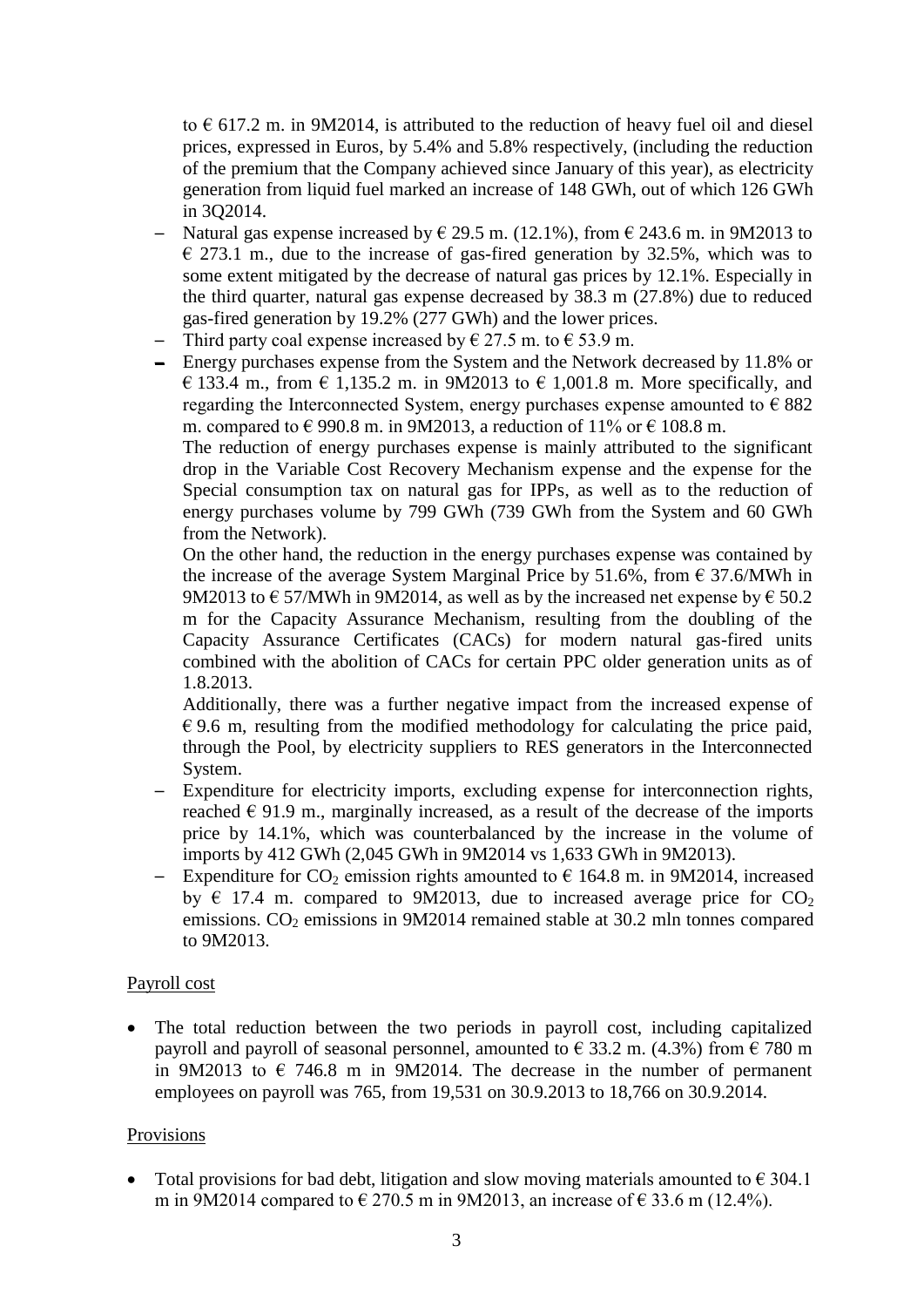In detail, provisions for bad debt amounted to  $\epsilon$  255 m in 9M2014, close to last year level of  $\epsilon$  261 m. It is noted that an amount of  $\epsilon$  57.9 m for Low Voltage customers' advances for electricity consumption, which corresponds to customers included in bad debt provisioning until 30.9.2014, has been subtracted from the 9M2014 figure.

Especially in the third quarter of 2014, provisions for bad debt declined by  $\epsilon$  37.7 m and stood at  $\epsilon$  51.2 m versus  $\epsilon$  88.9 m in 3O2013, mainly due to declining provisions for Low Voltage customers.

Total provisions for 9M2014 include a negative impact of  $\epsilon$  48.3 m for the cover of the deficit of LAGIE created in the Day-Ahead Schedule market (DAS) during 2011 and 2012 by third party suppliers that exited the market.

Finally, provisions for litigation and slow moving materials decreased to  $\epsilon$  0.6 m 9M2014 compared to  $\epsilon$  9.5 m in 9M2013.

## Other Operating Expenses

Other operating expenses decreased by  $\epsilon$  132.4 m, reaching  $\epsilon$  364.4 m. in 9M2014 compared to  $\epsilon$  496.8 m. in 9M2013. It is worthwhile noting that third party contractors and materials' consumption decreased by approximately  $\epsilon$  64 m compared to last year.

## In conclusion,

In 9M2014, 48.5% of total revenues were expensed for fuel,  $CO<sub>2</sub>$  and energy purchases compared to 49.9% in 9M2013. It is noted that, energy purchases expense in 9M2014 accounted for 24.7% of total revenues compared to 27.3% in 9M2013. Regarding the evolution of provisions, excluding the one-off provision for the LAGIE deficit, these represent 5.8% of total revenues compared to 6% last year. The relevant percentage for payroll is contained at 15.4% in 9M2014 versus 15.6% last year.

# **Other Financial information**

- Depreciation expense in 9M2014 amounted to  $\epsilon$  448 m. compared to  $\epsilon$  459 m. in 9M2013, a reduction of  $\in$  11 m.
- Net financial expenses amounted to  $\epsilon$  165.6 m. compared to  $\epsilon$  163.5 m 9M2013.
- Pre-tax profits in 9M2014 amounted to  $\epsilon$  179.5 m. compared to  $\epsilon$  56.9 m. in 9M2013.
- Net profits amounted to  $\in$  121.8 m. compared to  $\in$  6.7 m. in 9M2013.

# **Capex and net debt**

• Capital expenditure in 9M2014 amounted to  $\epsilon$  406.3 m. compared to  $\epsilon$  482 m. in 9M2013, reduced by  $\epsilon$  75.7 m., while, as a percentage of total revenues it declined to 9.2% from 10.7%. Excluding network users' participation for their connection to the network ( $\epsilon$  51.3 m. and  $\epsilon$  65.9 m. in 9M2014 and 9M2013 respectively), which fund a significant part of network projects, capital expenditure amounted to 8.1% and 9.4% of total revenues in 9M2014 and 9M2013 respectively.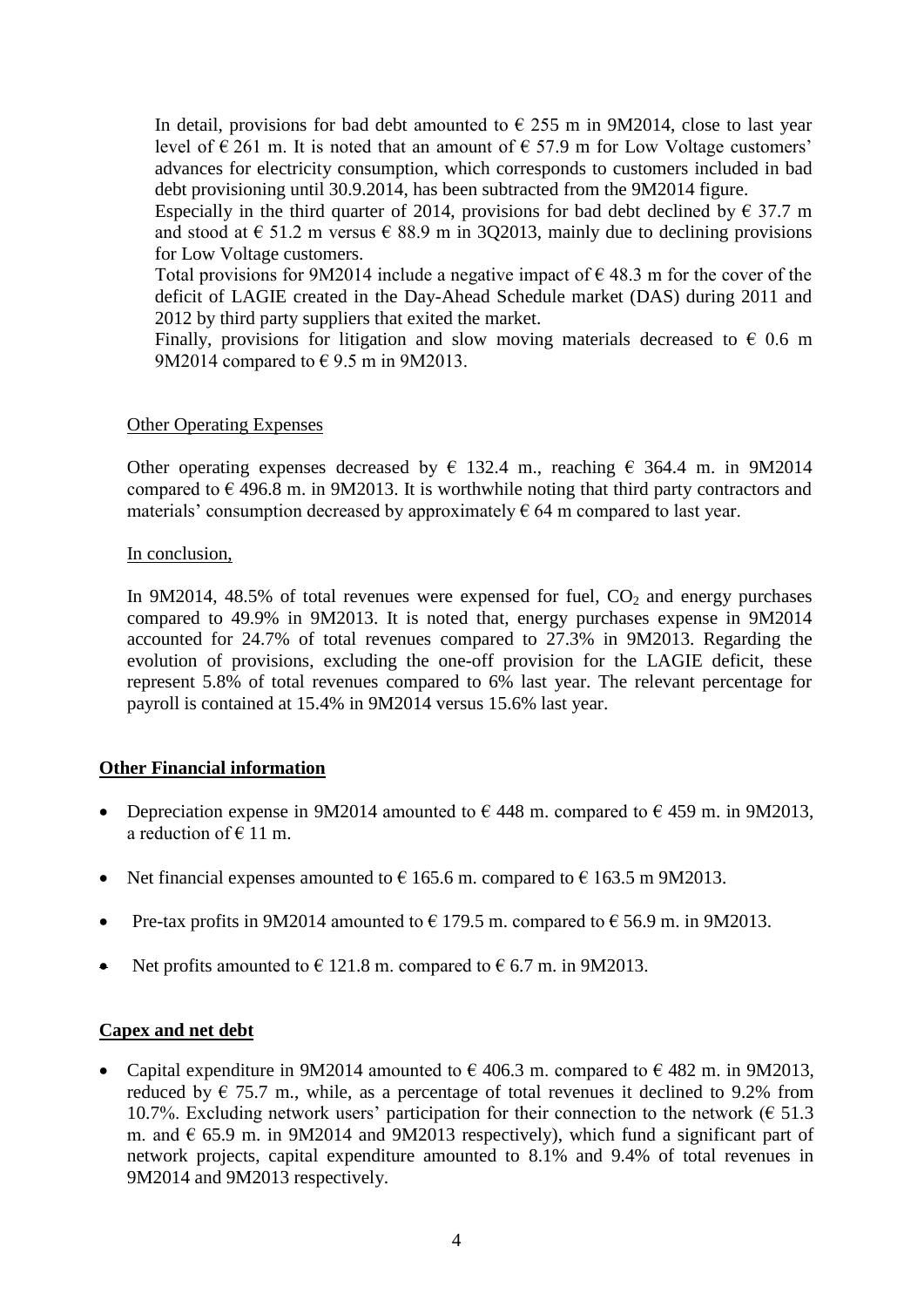Specifically, the main components of 9M2014 capital expenditure, were as follows (in brackets the respective figures for 9M2013):

| - Mining projects:       | € 67.6 m.  | $(\text{\textsterling }97.1 \text{ m.})$ |
|--------------------------|------------|------------------------------------------|
| - Generation projects:   | € 103.5 m. | $(\text{€ }106.4 \text{ m.})$            |
| - Transmission projects: | € 34.9 m.  | $(\text{€ } 72.2 \text{ m.})$            |
| - Network projects:      | € 189.6m.  | $(\text{€ } 196.3 \text{ m.})$           |
| - RES projects:          | $€ 5.9$ m. | $(\text{€ } 5.8 \text{ m.})$             |

• Net debt amounted to  $\epsilon$  4,967.3 m., an increase of  $\epsilon$  318.9 m. compared to 30.9.2013 (€ 4,648.4 m.) and an increase of € 443 m. compared to 31.12.2013 ( $\epsilon$  4,524.3 m.). This increase is due to a net outflow of about  $\epsilon$  190 m. for the rendering of the last part of the Special Property Tax collected through the electricity bills in 9M2014, the extraordinary payment of  $\epsilon$  42.3 m. (out of the total amount of  $\epsilon$  48.3 m) against the LAGIE deficit as well as the increase in working capital needs.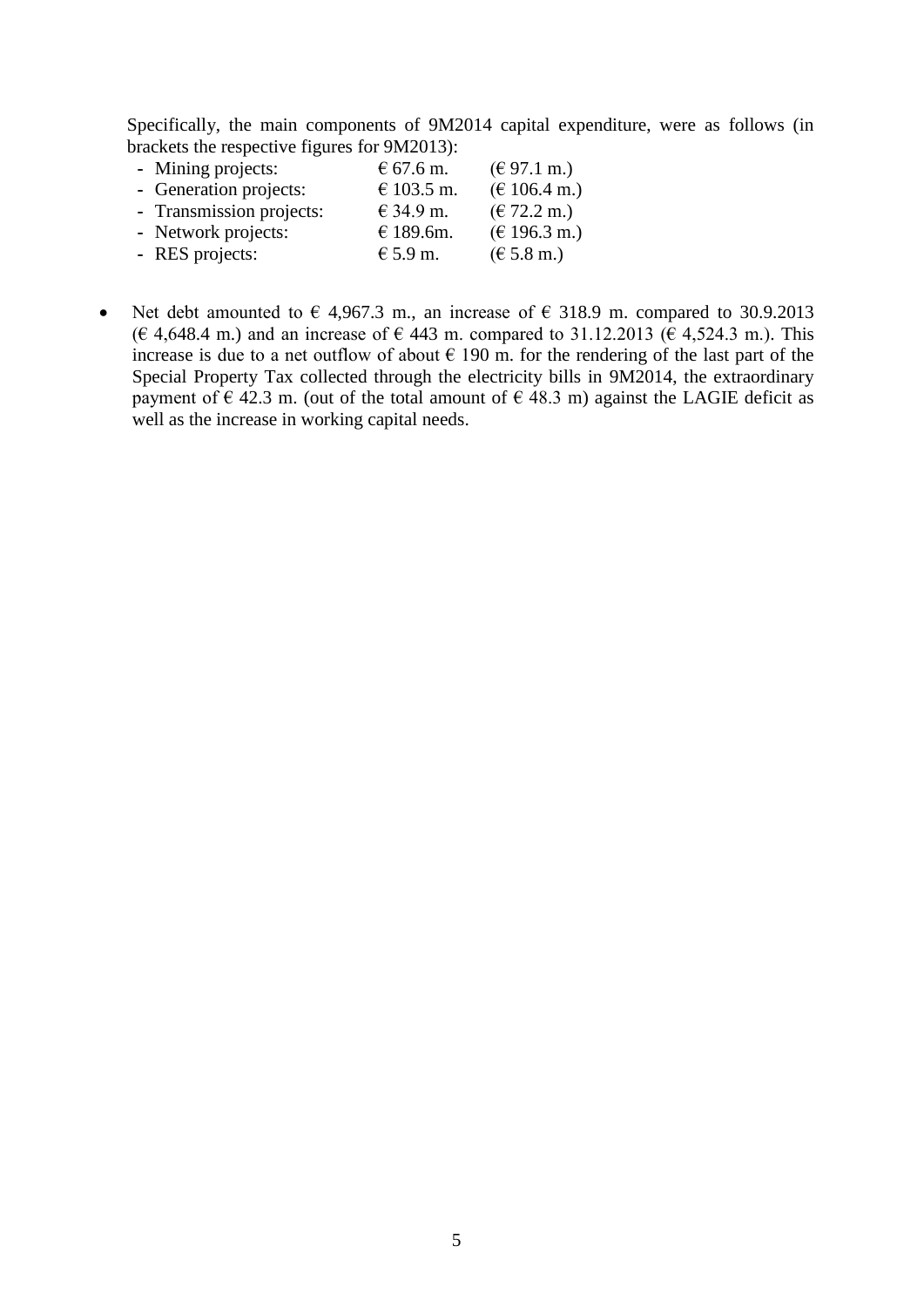Commenting on the financial results of the period, Arthouros Zervos, Public Power Corporation's Chairman and Chief Executive Officer said:

"In the 3rd quarter, turnover increased by 3.2% reaching  $\epsilon$  1,591.3 m, as a result of slightly higher domestic demand (by 1.4%), mainly driven by Low Voltage customers, and a more favorable customer mix. Operating expenses, excluding the impact of one-off items declined by 2.2% ( $\epsilon$  29.5 m), due to lower natural gas expense and the slowdown of bad debt provisioning. Controllable operating expenses have further decreased by  $6.4\%$  ( $6.24.1$  m). On an adjusted basis, EBITDA increased from  $\epsilon$  203.7 m in 3Q2013 to  $\epsilon$  264.1 m in 3Q2014.

We have currently focused on restructuring our Low Voltage tariffs, in line with the European rules for cost reflective tariffs without cross subsidization. In this context, we recently announced volume based tariff discounts to medium and large enterprises in Low and Medium Voltage, with total annual consumption greater than 1 GWh. These changes are considered important so as to remain competitive in the new fully deregulated electricity supply market. At this point, I would also like to stress out that a large part of the charges that are included in the electricity bill are related to various kinds of taxes and levies, not related to PPC charges for supplying electricity, while the energy component itself is also burdened by high taxation on oil and natural gas. According to a recent report published by the Agency for the Cooperation of Energy Regulators (ACER) and the Council of European Energy Regulators (CEER), the cost of energy represents only 53% of the final price of electricity in Greece.

Furthermore, as many other European utilities, we are also confronted with the challenge of upgrading our ageing fleet and securing necessary funding. Despite the difficult economic conditions in Greece, we have managed to move forward with our strategic investment plan, with the most important generation project going forward, being the lignite-fired plant in Ptolemais, while continue to invest in upgrading networks. To this end, we signed in September, the second financing contract with the European Investment Bank of an amount of  $\epsilon$  180 million. In addition, our subsidiary IPTO is moving ahead with the interconnection of the mainland system with the Cyclades islands, aiming to achieve long-term security of supply for the islands, given also the strong future prospects for tourism growth, the reduction of the current high generation costs in the non-interconnected islands, and the optimum exploitation of the great potential for renewable energy sources in the Greek islands. In this context, IPTO signed in September the financing contract of  $\epsilon$  65 m with the European Investment Bank, out of a total approved credit line of  $\epsilon$  130 m for the specific project.

As I have pointed out many times, in order to be able to continue to fund investments of strategic importance with positive impact on our operational efficiency, for the benefit of our shareholders and customers, we need a regulatory environment which promotes transitioning to a truly liberalized market, operating with transparency and fair market rules for all participants across the value chain. There are still critical regulatory decisions ahead for the energy market for which the above principles need to be taken into account. Finally, we are also in favour of the electricity bill being relieved from excess taxation and other levies. As PPC, we have come a long way in reducing our controllable operating expenses and we will continue to focus on further improving our operating efficiency."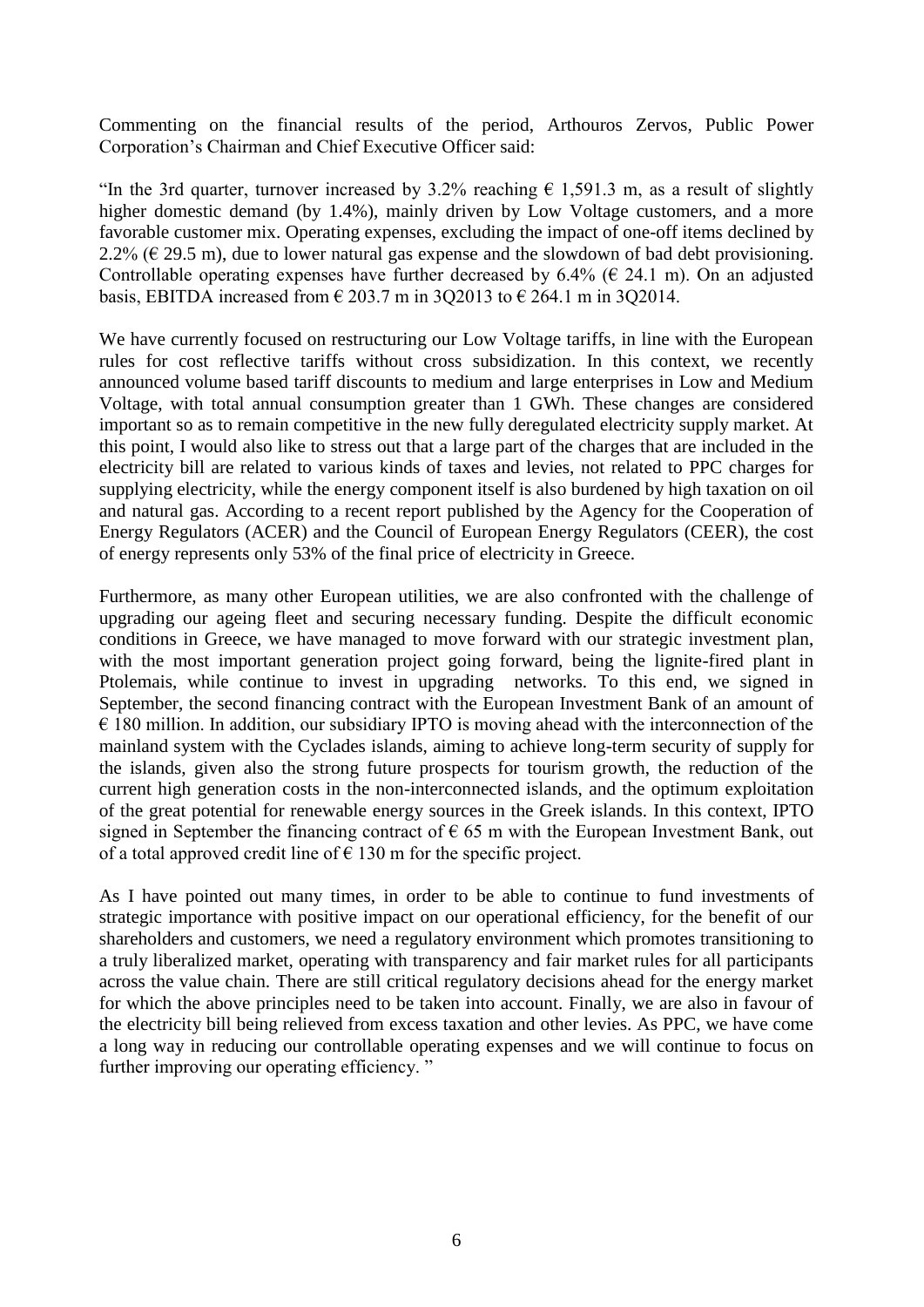# **Financial Results of the Parent Company**

|                                           | 9M2014             | 9M2013               |
|-------------------------------------------|--------------------|----------------------|
| I Turnover                                | €4,376.4 m.        | €4,451 m.            |
| <b>EBITDA</b>                             | $\epsilon$ 616 m.  | € 504.8 m.           |
| <b>EBITDA</b> margin                      | 14.1%              | 11.3%                |
| $\blacksquare$ Pre-tax profits / (Losses) | €93.4 m.           | $(E45.1 \text{ m.})$ |
| Net income $/(Loss)$                      | $\epsilon$ 64.1 m. | (E 82.7 m.)          |

# **Financial Results of Subsidiaries**

# **Independent Power Transmission Operator (IPTO S.A./ADMIE)**

|                                           | 9M2014     | 9M2013     |
|-------------------------------------------|------------|------------|
| <b>Turnover</b>                           | € 200.6 m. | € 210.6 m. |
| <b>EBITDA</b>                             | $€147$ m.  | € 131.7 m. |
| <b>EBITDA</b> margin                      | 73.3%      | 62.6%      |
| $\blacksquare$ Pre-tax profits / (Losses) | € 81.4 m.  | $€75.1$ m. |
| Net income $/(Loss)$                      | $€60.5$ m. | € 58.2 m.  |

# **Hellenic Electricity Distribution Network Operator (HEDNO S.A./DEDDIE)**

|                                           | 9M2014      | 9M2013      |
|-------------------------------------------|-------------|-------------|
| I Turnover                                | € 336.3 m.  | $€386$ m.   |
| <b>EBITDA</b>                             | $E$ 22.1 m. | € 26.9 m.   |
| <b>EBITDA</b> margin                      | 6.6%        | 7%          |
| $\blacksquare$ Pre-tax profits / (Losses) | $€18.2$ m.  | $E$ 22.1 m. |
| Net income $/(Loss)$                      | € 13.6 m.   | $€28.1$ m.  |

## **PPC Renewables S.A.**

|                                           | 9M2014            | 9M2013      |
|-------------------------------------------|-------------------|-------------|
| Turnover                                  | € 19.8 m.         | $E$ 23.2 m. |
| <b>EBITDA</b>                             | € 13.2 m.         | $€13.6$ m.  |
| <b>EBITDA</b> margin                      | 66.6%             | 58.8%       |
| $\blacksquare$ Pre-tax profits / (Losses) | $€9.4$ m.         | €9.4 m.     |
| Net income $/(Loss)$                      | $\epsilon$ 6.6 m. | $€7.1$ m.   |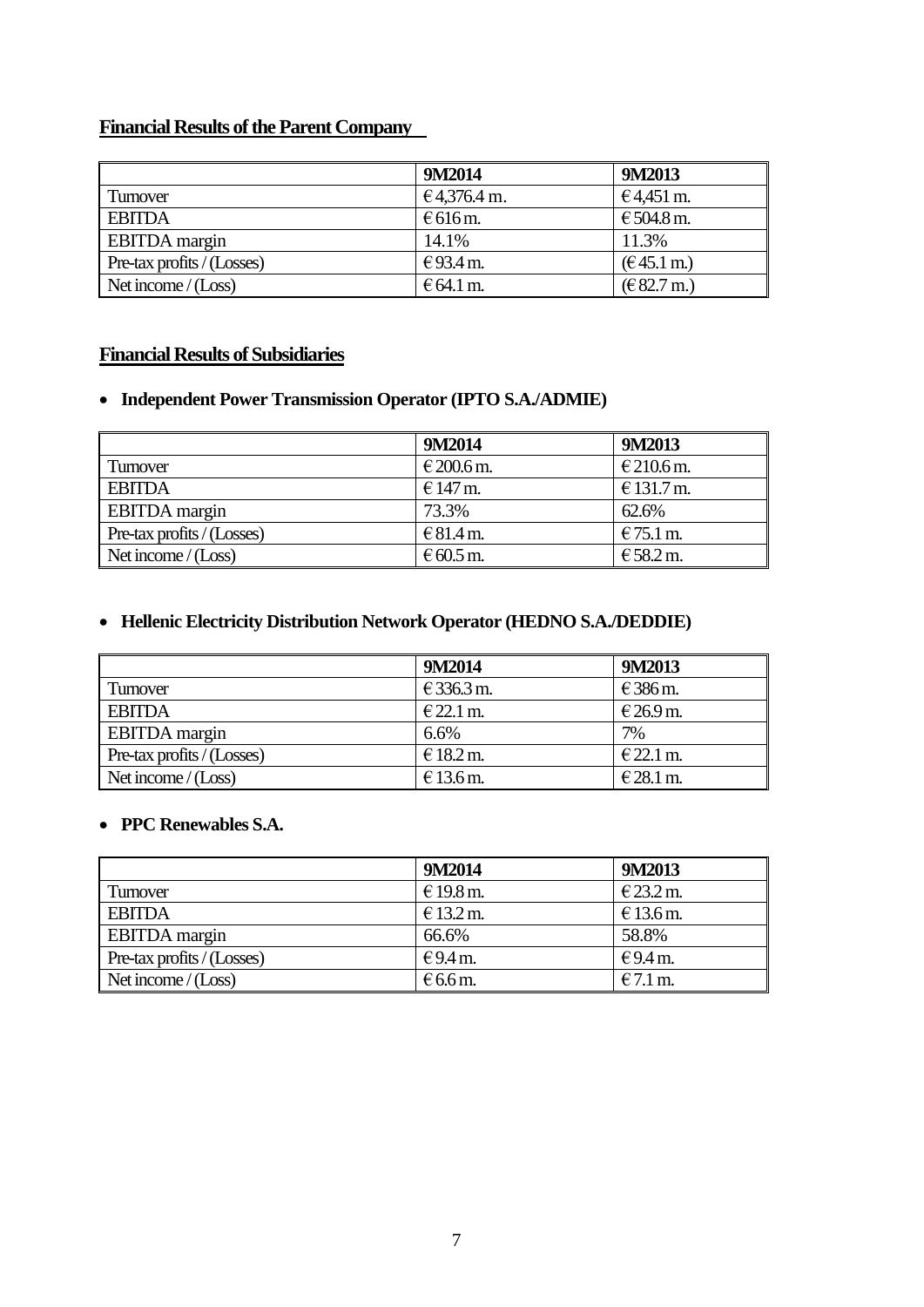| Summary Financials (€ m.)                         |                     |                     |         |                            |                     |           |  |  |  |
|---------------------------------------------------|---------------------|---------------------|---------|----------------------------|---------------------|-----------|--|--|--|
|                                                   | 9M2014<br>Unaudited | 9M2013<br>Unaudited | Δ%      | 9M2014<br><b>Unaudited</b> | 9M2013<br>Unaudited | Δ%        |  |  |  |
|                                                   |                     | <b>GROUP</b>        |         | <b>PARENT COMPANY</b>      |                     |           |  |  |  |
| Total Revenues                                    | 4,424.9             | 4,493.9             | $-1.5%$ | 4,376.4                    | 4,451.0             | $-1.7%$   |  |  |  |
| <b>EBITDA</b>                                     | 794.4               | 681.0               | 16.7%   | 616.0                      | 504.8               | 22.0%     |  |  |  |
| <b>EBITDA Margin</b>                              | 18.0%               | 15.2%               |         | 14.1%                      | 11.3%               |           |  |  |  |
| Profit/(Loss) before Taxes & Fin. Expenses (EBIT) | 346.4               | 222.0               | 56.0%   | 217.2                      | 93.8                | 131.6%    |  |  |  |
| EBIT margin (%)                                   | 7.8%                | 4.9%                |         | 5.0%                       | 2.1%                |           |  |  |  |
| Net Income/(Loss)                                 | 121.8               | 6.7                 | 1717.9% | 64.1                       | $-82.7$             | $-177.5%$ |  |  |  |
| Earnings/(Losses) per share (In euro)             | 0.53                | 0.03                | 1666.7% | 0.28                       | $-0.36$             | $-177.8%$ |  |  |  |
| No of Shares (in m.)                              | 232                 | 232                 |         | 232                        | 232                 |           |  |  |  |
| Net Debt                                          | 4,967.3             | 4,648.4             | 6.9%    | 4,702.5                    | 4,250.6             | 10.6%     |  |  |  |

F

| Summary Profit & Loss (€ m.)                                    |                     |                     |          |                       |                     |          |  |  |
|-----------------------------------------------------------------|---------------------|---------------------|----------|-----------------------|---------------------|----------|--|--|
|                                                                 | 9M2014<br>Unaudited | 9M2013<br>Unaudited | Δ%       | 9M2014<br>Unaudited   | 9M2013<br>Unaudited | Δ%       |  |  |
|                                                                 |                     | <b>GROUP</b>        |          | <b>PARENT COMPANY</b> |                     |          |  |  |
| Total Revenues                                                  | 4,424.9             | 4,493.9             | $-1.5%$  | 4,376.4               | 4.451.0             | $-1.7%$  |  |  |
| - Revenue from energy sales                                     | 4,287.0             | 4,348.9             | $-1.4%$  | 4,278.1               | 4,336.5             | $-1.3%$  |  |  |
| - Customers' participation                                      | 51.3                | 65.9                | $-22.2%$ | 48.2                  | 63.4                | $-24.0%$ |  |  |
| - Third Party Distribution- Transmision network<br>fees and PSO | $31.4^{(2)}$        | $19.7^{(2)}$        | 59.4%    | 12.6                  | 8.5                 | 48.2%    |  |  |
| - Other revenues                                                | $55.2^{(2)}$        | 59.4 $(2)$          | $-7.1%$  | 37.5                  | 42.6                | $-12.0%$ |  |  |
| Total Operating Expenses (excl. depreciation)                   | 3,630.5             | 3,812.9             | $-4.8%$  | 3,760.4               | 3,946.2             | $-4.7%$  |  |  |
| - Payroll Expenses                                              | 681.5               | 700.3               | $-2.7%$  | 439.7                 | 459.2               | $-4.2%$  |  |  |
| - Third parties fossil fuel                                     | 53.9                | 26.4                | 104.2%   | 53.9                  | 26.4                | 104.2%   |  |  |
| - Total Fuel Expenses                                           | 890.3               | 868.5               | 2.5%     | 890.3                 | 868.5               | 2.5%     |  |  |
| - Liquid fuel                                                   | 617.2               | 624.9               | $-1.2%$  | 617.2                 | 624.9               | $-1.2%$  |  |  |
| - Natural Gas                                                   | 273.1               | 243.6               | 12.1%    | 273.1                 | 243.6               | 12.1%    |  |  |
| - Expenditure for $CO2$ emission rights                         | 164.8               | 147.4               | 11.8%    | 164.8                 | 147.4               | 11.8%    |  |  |
| - Special lignite levy                                          | 34.6                | 34.1                | 1.5%     | 34.6                  | 34.1                | 1.5%     |  |  |
| - Energy Purchases                                              | 1,093.7             | 1,225.9             | $-10.8%$ | 1,113.9               | 1,244.2             | $-10.5%$ |  |  |
| - Purchases From the System and the<br>Network                  | 736.5               | 596.6               | 23.4%    | 746.3                 | 606.5               | 23.1%    |  |  |
| - Imports                                                       | 91.9                | 90.7                | 1.3%     | 91.9                  | 90.7                | 1.3%     |  |  |
| - Third party variable cost recovery<br>mechanism               | 16.5                | 304.2               | $-94.6%$ | 16.5                  | 304.2               | $-94.6%$ |  |  |
| - Third party capacity assurance<br>mechanism                   | 134.4               | 84.2                | 59.6%    | 134.4                 | 84.2                | 59.6%    |  |  |
| - Balance of clearings and other expenses                       | 32.0                | 22.4                | 42.9%    | 32.0                  | 22.4                | 42.9%    |  |  |
| - Differential expense for RES energy<br>purchases              | 28.2                | 18.6                | 51.6%    | 28.2                  | 18.6                | 51.6%    |  |  |
| - Special consumption tax on natural gas for<br><b>IPPs</b>     | 18.3                | 81.9                | $-77.7%$ | 18.3                  | 81.9                | $-77.7%$ |  |  |
| - Other                                                         | 35.9                | 27.3                | 31.5%    | 46.3                  | (2)<br>35.7         | 29.7%    |  |  |